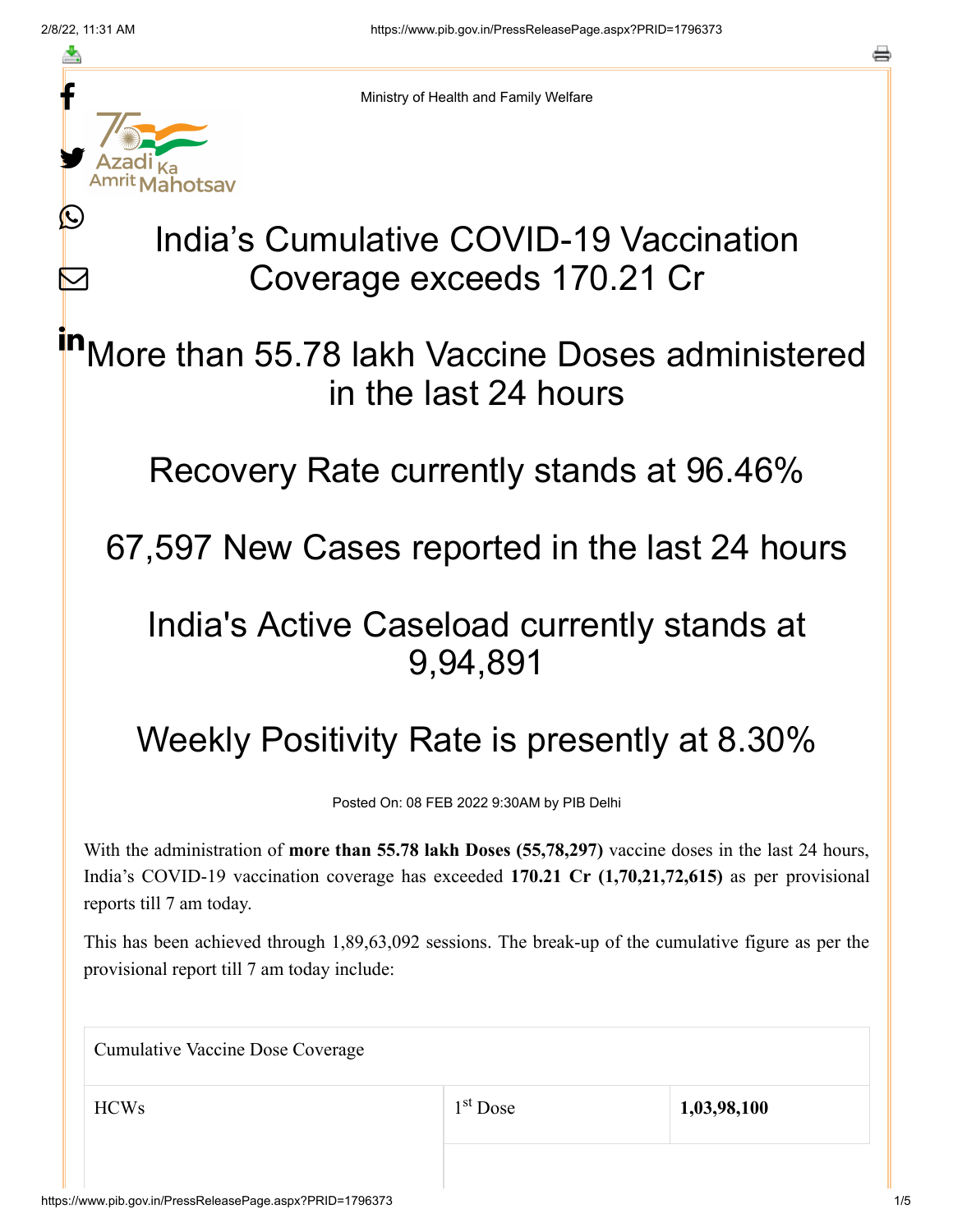| f                 |                        | $2nd$ Dose             | 99,07,584       |
|-------------------|------------------------|------------------------|-----------------|
| $\mathbf{\Omega}$ |                        | <b>Precaution Dose</b> | 37,00,573       |
|                   | <b>FLWs</b>            | $1st$ Dose             | 1,84,02,343     |
|                   |                        | $2nd$ Dose             | 1,73,29,337     |
|                   |                        | <b>Precaution Dose</b> | 48,84,424       |
| in                | Age Group 15-18 years  | $1st$ Dose             | 4,99,87,314     |
|                   |                        | $2nd$ Dose             | 75,90,456       |
|                   | Age Group 18-44 years  | 1 <sup>st</sup> Dose   | 54,55,09,057    |
|                   |                        | $2nd$ Dose             | 41,79,67,945    |
|                   | Age Group 45-59 years  | 1 <sup>st</sup> Dose   | 20, 11, 27, 430 |
|                   |                        | $2nd$ Dose             | 17,44,55,783    |
|                   | Over 60 years          | $1st$ Dose             | 12,54,87,208    |
|                   |                        | $2nd$ Dose             | 10,86,83,344    |
|                   |                        | <b>Precaution Dose</b> | 67,41,717       |
|                   | <b>Precaution Dose</b> |                        | 1,53,26,714     |
| Total             |                        |                        | 1,70,21,72,615  |

**1,80,456** patients have recovered in the last 24 hours and the cumulative tally of recovered patients (since the beginning of the pandemic) is now at **4,08,40,658.**

Consequently, India's recovery rate stands at **96.46%.**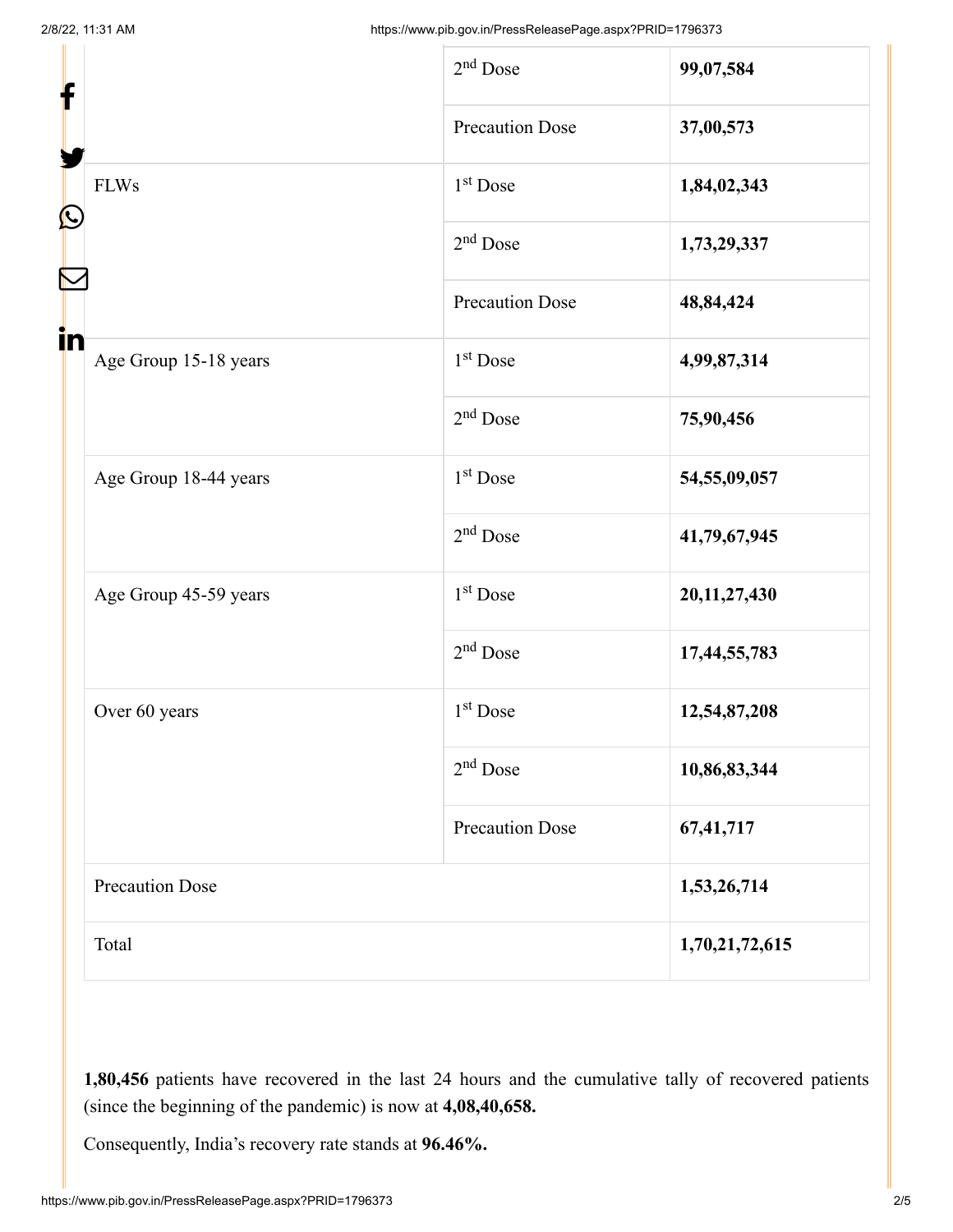

#### **67,597 new cases** were reported in the last 24 hours.



India's Active Caseload is presently at **9,94,891.** Active cases constitute **2.35%** of the country's total Positive Cases**.**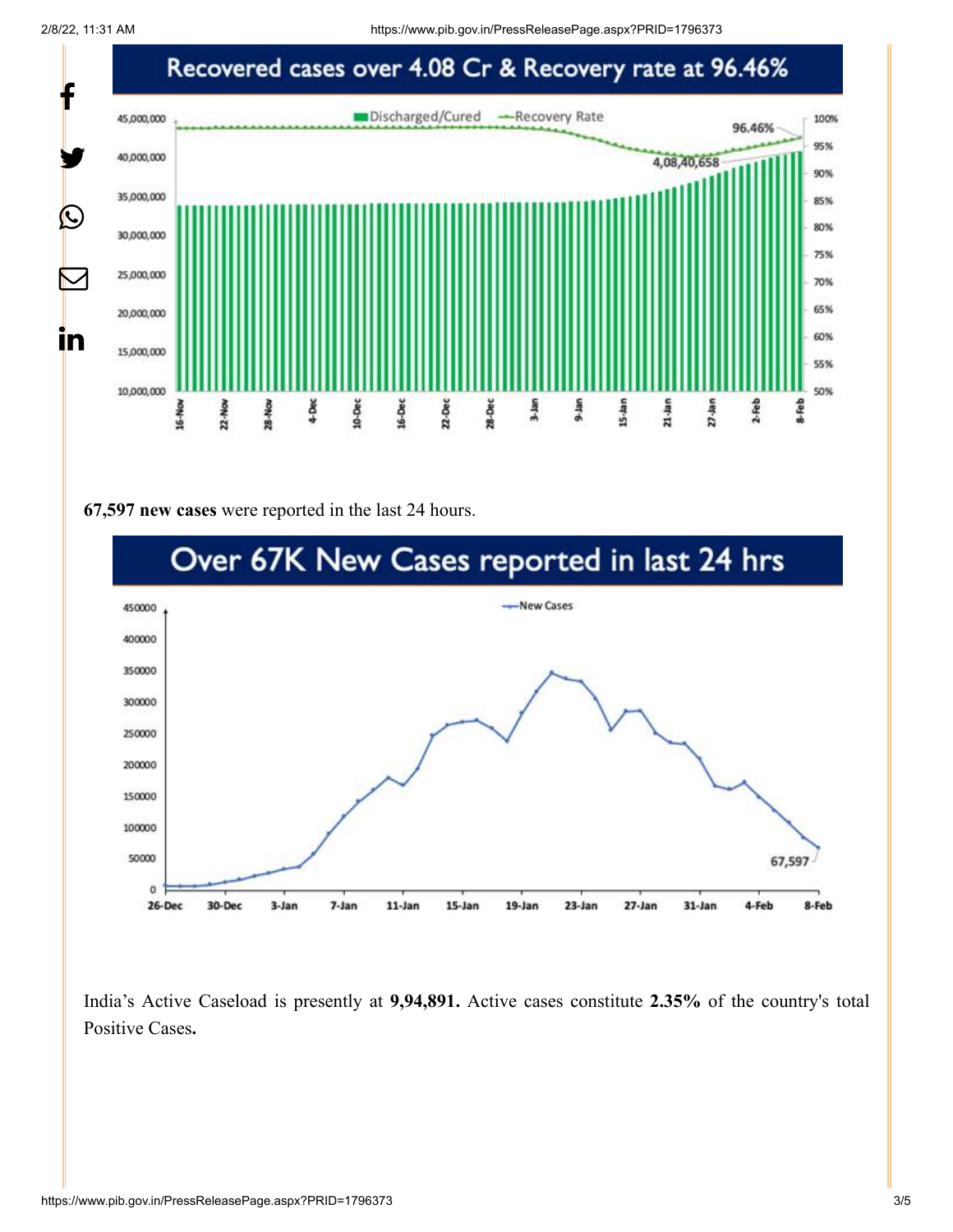2/8/22, 11:31 AM https://www.pib.gov.in/PressReleasePage.aspx?PRID=1796373



The testing capacity across the country continues to be expanded. The last 24 hours saw a total of **13,46,534** tests being conducted. India has so far conducted over **74.29 Cr (74,29,08,121**) cumulative tests.

While testing capacity has been enhanced across the country, **Weekly Positivity Rate** in the country currently **stands at 8.30%** and the **Daily Positivity rate is reported to be 5.02%.**